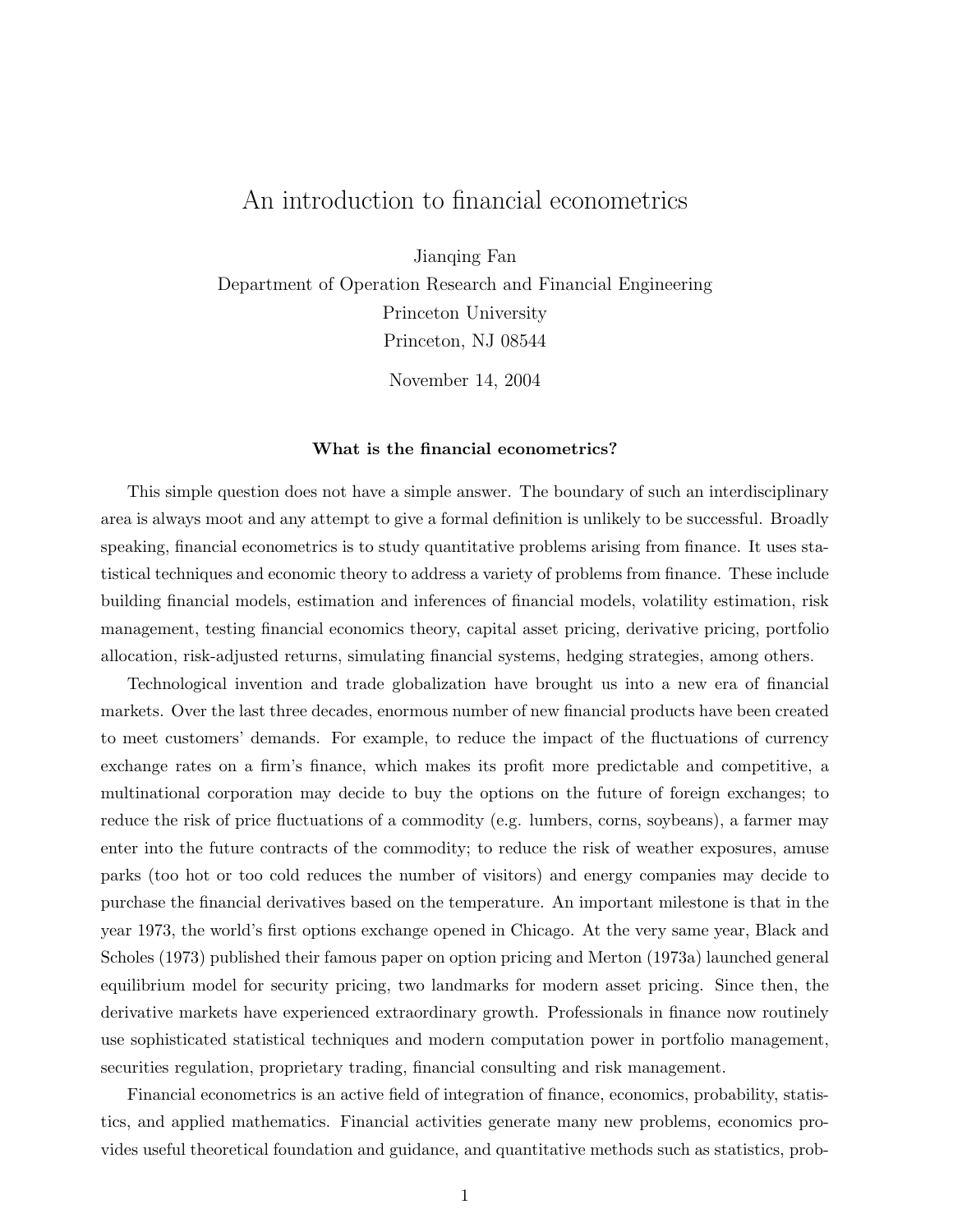ability and applied mathematics are essential tools to solve quantitative problems in finance. To name a few, complex financial products pose new challenges on their valuations and risk management. Sophisticated stochastic models have been introduced to capture the salient features of underlying economic variables and used for security pricing. Statistical tools are employed to identify parameters of stochastic models, to simulate complex financial systems and to test economic theories via empirical financial data.

There are several books on financial econometrics and related areas. Campbell *et al.*(1997) is an excellent book on a comprehensive overview of financial econometrics. A distinguished feature of the book is that it includes many empirical studies. Gourieroux and Jasiak  $(2001)$  give a concise account on financial econometrics, but some prerequisites are needed. Tsay (2002) is an excellent book on the analysis of time series. It emphasizes on the methodological power of time series techniques on the analysis of financial data. A very nice introductory book on finance econometrics is Ruppert (2004), which aims at undergraduate or master level.

I taught a financial econometrics class for the master students in finance at Princeton University. Last semester, I used the aforementioned books and the book by Fan and Yao (2003) as reference books in an attempt to gather the strengths from these books and to give students a comprehensive overview of the field. While the curriculum is expected to be revised from time to time, I listed the topics covered in my class to give readers an overview.

- 1. Overview of statistical methods
- 2. Predictability of asset returns
- 3. Discrete time volatility models
- 4. Efficient portifolio and CAPM
- 5. Multifactor pricing models
- 6. Intertemporal equilibrium and stochastic discount models
- 7. Expectation and present value relation
- 8. Simulation methods for financial derivatives
- 9. Econometrics of financial derivatives.
- 10. Forecast and management of market risks
- 11. Multivariate time series in finance<sup>∗</sup>
- 12. Nonparametric methods in financial econometrics<sup>∗</sup>

The field of financial econometrics is much wider than what I presented here. However, the above topics give students a sample of taste on the subject.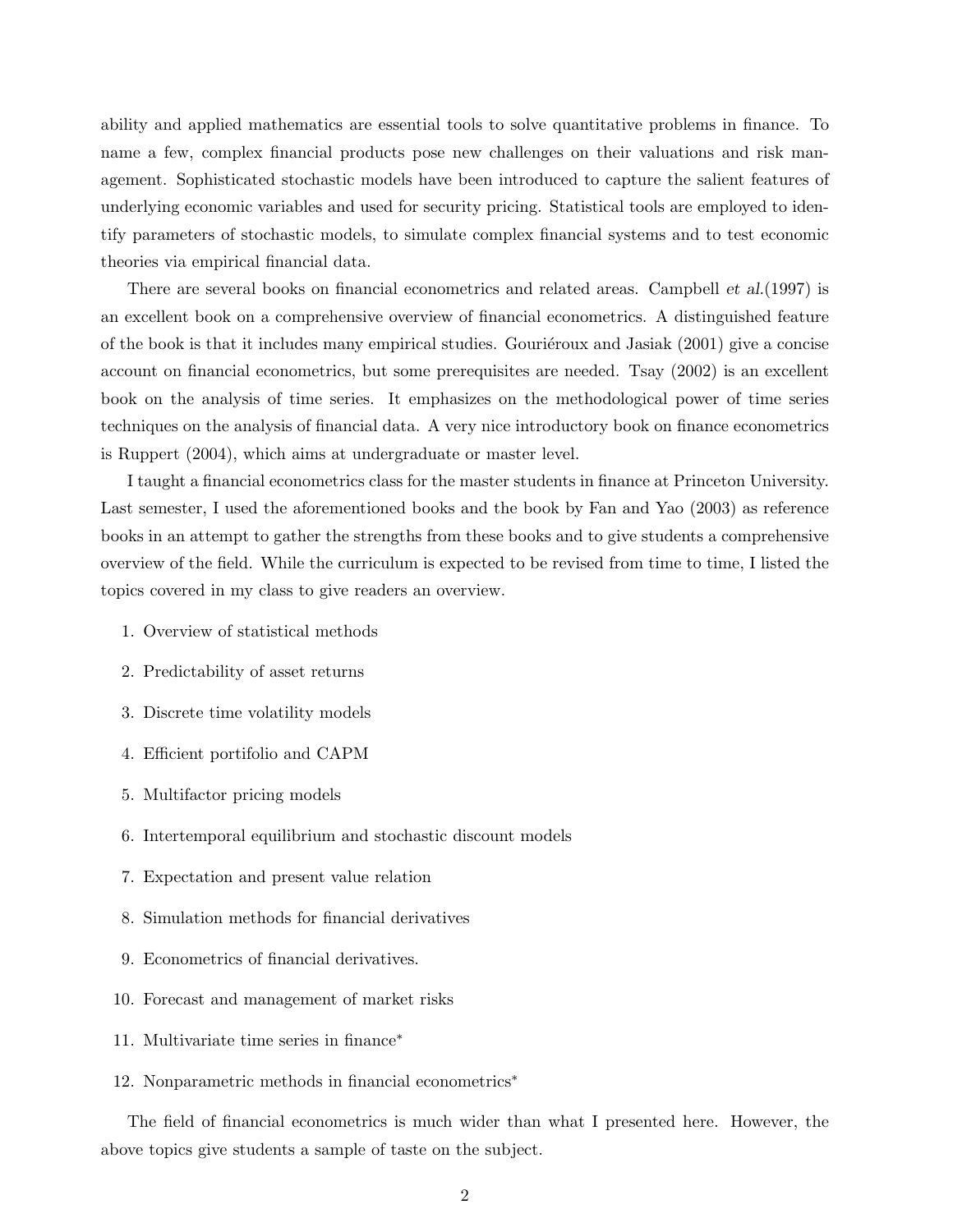I am fully aware the challenge to give an overview of a fast growing field in such a limited space. Readers can easily imagine the undue task if you were asked to write an overview of statistics. Instead of covering every aspect of financial econometrics, I just briefly touch a few important topics where statistics plays an important role.

#### Econometrics of financial derivatives

Financial derivatives are mainly introduced to reduce various exposures of market risks. They are also used in speculative trading to increase leverages. They include options on stocks, stock indices, bonds and bond indices, futures on commodities and currencies, and options on the futures and so on. An option gives the right to its holders to buy or sell certain asset at certain price, called strike price, at or before the expiration. An European option is the one that can only be exercised at the expiration date, while an American option can be exercised any time before its expiration. Options on the stock indices such as the standard and poor 500 index are usually European, while options on individual stocks are usually American. See Duffie (2001) and Hull (2003) for a comprehensive account on this subject.

Options are usually used to hedge against certain financial risks, weather conditions, and natural disasters such as catastrophe events. Consider, for example, a company which expects to receive 250 million euros in 3 months from its sales in Europe. The financial officers of the company do not wish to have unpredictable earnings due to the fluctuations of the exchange rates between the US dollars and euros, making the quarterly earning less predicable. One way to reduce the exchange rate risk is to buy the options, or more frequently the futures, on the currency exchange matured in 3 months with different strike prices. Indeed, the company does not have to buy the actual futures on the US dollars, but to buy the options on the futures of the US dollars. The idea is that if the value of the euro drops, the options on the future will rise to offset the lost in the currency exchanges. As one can see, combinations of different financial instruments can yield various payoffs. The aim is to reduce the market risks to a manageable level. In this sense, financial derivatives serve a similar purpose to that in insurance industry. One advantage of the financial derivatives is that it is very liquid, trading at a large volume every trading day.

Since the options give right for holders to buy or sell financial assets, they are valuable. The question is how to value them. The celebrated formula of the Black and Scholes (1973) was derived based on what so called "relative pricing". The basic idea is to produce a trading strategy, which dynamically balances the holdings of the underlying asset and riskless bond, such that the portfolio is riskless and has the same payoff as the option. Through tracking the prices of such a dynamic portfolio, we obtain the value of its corresponding options. Under the Black-Scholes model, the price for option can be explicitly obtained. It depends on the stock price, the risk-free rate of interest, the strike price, the time to maturity, and the volatility of the asset.

The option writers incur substantial risk in selling underlying options without taking any risk hedging measures. Suppose that an option writer sells 100,000 shares of a call option on a stock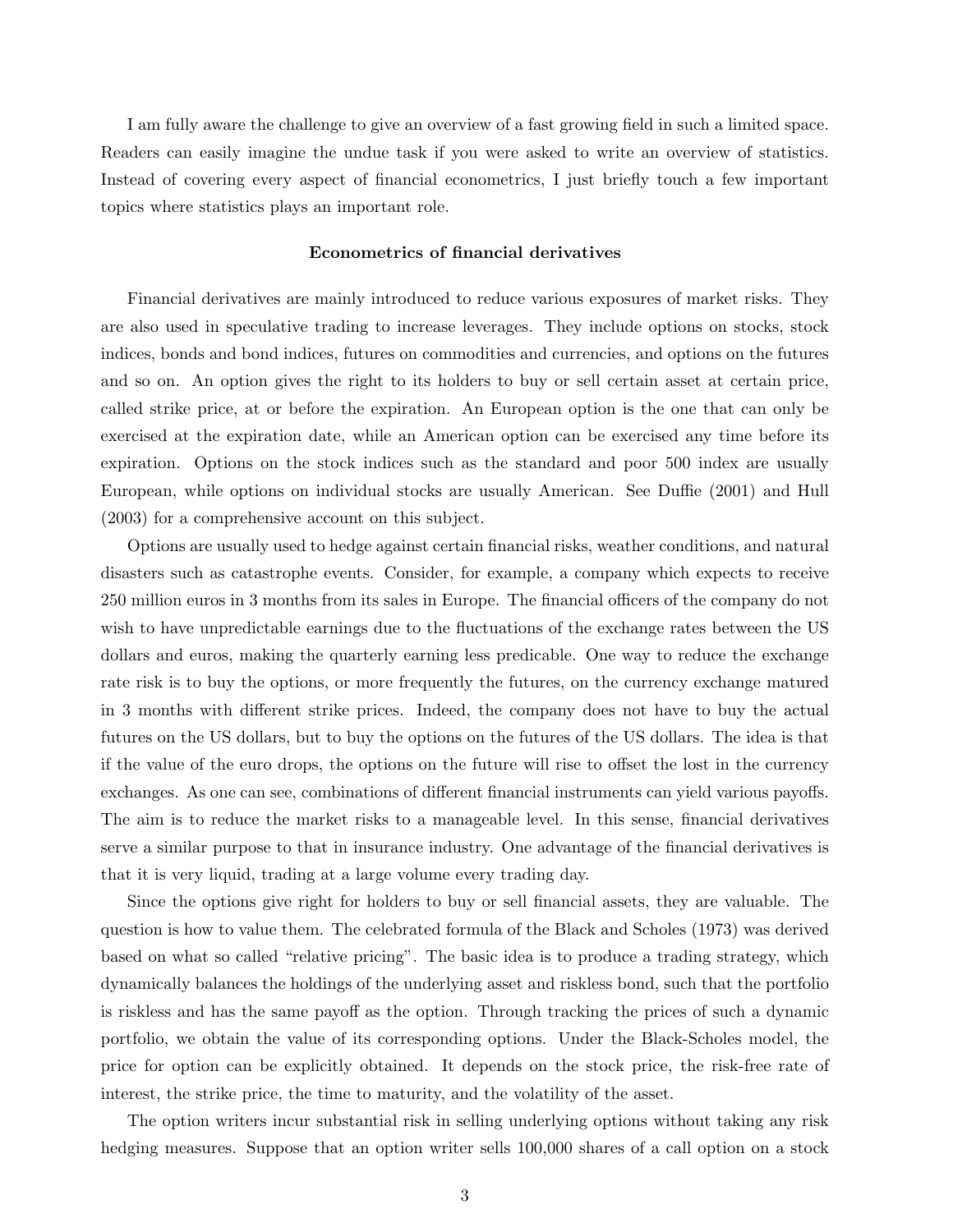with strike price \$50 matured in 20 weeks. Suppose that the current stock price is \$49 and stock volatility is 20% per annum and the riskless interest rate is 5%. According to the Black-Scholes formula, the value of option is \$240,000. If the writer sells it for \$300,000, it is expected to make \$60,000 or 25% of the option's value in 20 weeks. If the option writer does nothing to manage his risk, i.e., takes a naked position, and if stock price goes up to \$70, he will lose \$2,000,000 in option, much more than the premium received. If he takes a fully covered position, namely, buys 100,000 shares at \$49 right after issuing the option, and if stock goes down to \$39, he will lose \$1,000,000 in stock. Clearly, some hedging strategy is needed.

Let me briefly introduce a hedging strategy which helps us understand the derivations of the Black-Scholes formula. The delta-hedging is to hold the shares of the underlying asset according to the sensitivity of the option value to the change of underlying stock price, namely the partial derivative, denoted by  $\Delta$ , of the option price formula with respect to the stock price. For the aforementioned example, at the  $0^{th}$  week (immediately after issuing the option), according to the Black-Scholes formula, it can be computed that  $\Delta = 0.522$  and the writer buys 52,200 shares or 52.2% of 100,000 shares of the option issued. Suppose that after the first week of issuance, the price goes down to \$48.1, it can similarly be computed that  $\Delta = .458$ . The writer needs to hold only 45,800 shares, and hence needs to sell  $52,200-45,800 = 6,400$  shares. This is a very intuitive decision, as the risk of upward price movement relaxes and the option writer needs to reduce the holding of shares to mitigate the downward risks. Rebalance is needed periodically to keep the risk in check. The cost for producing such a kind of riskless strategy can be computed (interest paid and loss or gain in rebalancing stock) and is approximately the same as the value of the option. The length of rebalance in this example is one week, but this can be chosen to optimize the hedging performance. As the interval of rebalance tends to zero, the cost of producing such a riskless strategy is the value of the option. See Hull (2003).

The art of the implementations of the Black-Scholes formula involves a lot of econometrics and statistics. First of all, one needs to estimate the volatility of an asset from a stock. The available data can be huge. In addition to the historical prices of an underlying stock, related stocks also provide the volatility information of the underlying stock. This results in a multivariate time series and picking relevant ones needs both statistics and fundamental and technical analysts. Further to the complication of the problems is that the stock prices are usually not stationary. Thus, one can not use the historical price volatility based on a large time window. Adaptive choice of time horizons requires statistical studies and empirical research. The precision of volatility estimation has direct implications on the value of the option and confidence intervals are needed for the valuation of options. Further, traders need to estimate the sensitivities of the option prices with respect to the changes of stock prices, interest rates, volatilities and the time to maturity (referred respectively to as delta, rho, vega and theta) and so on. They introduce additional statistical problems for investigation.

Options are actively traded every day. Another possibility is to infer the volatility from the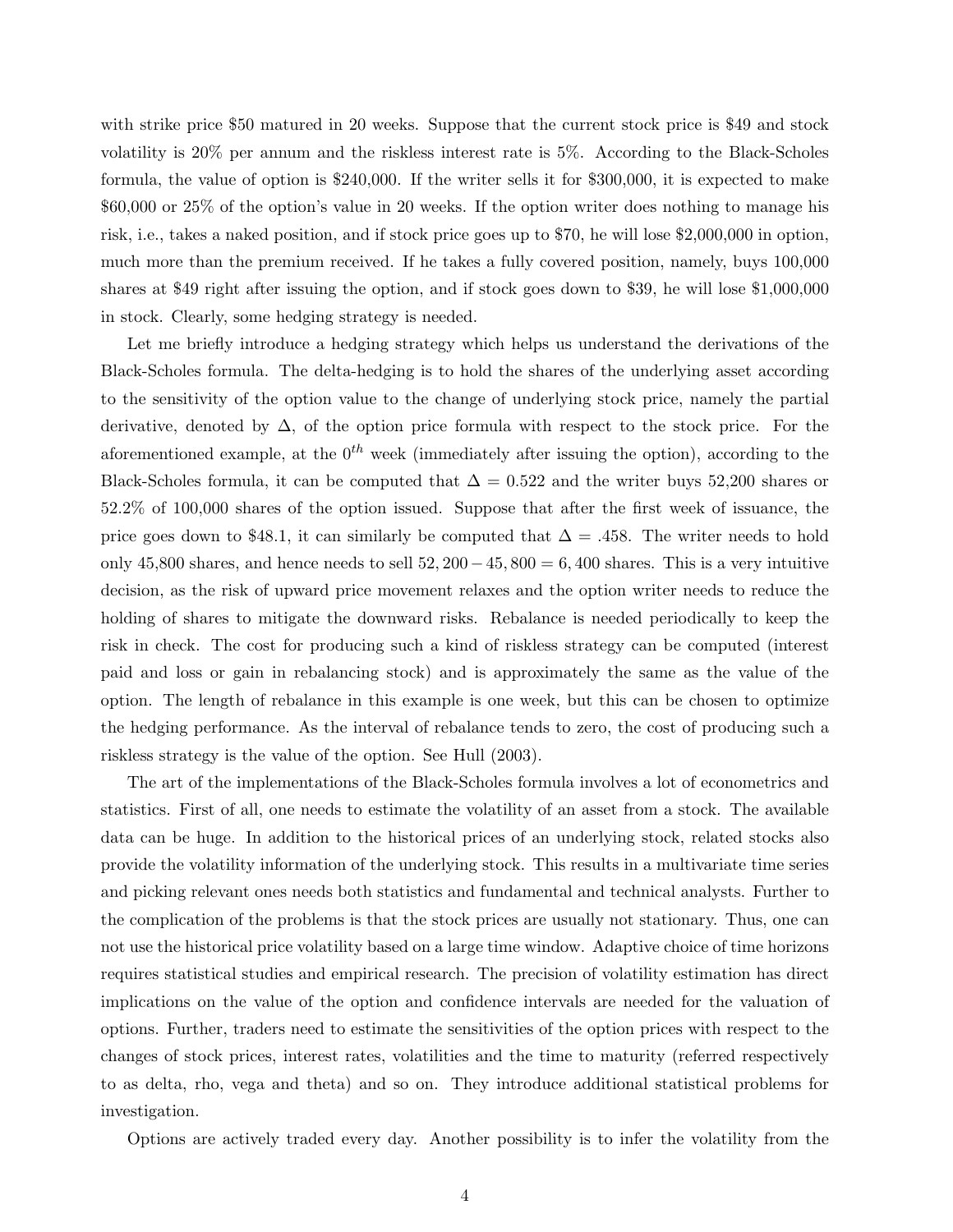traded option price, which is the inverse of the Black-Scholes formula, called implied volatility. The implied volatility is generally less volatile than the historical one based on asset prices. It should be constant, if the Black-Scholes model holds. However, the implied volatility depends on the characteristics of options such as the strike price or ratio of stock price to the strike price, called moneyness and the time to maturity. Statistical techniques have been introduced to estimate the implied volatility function and the option value surface (as a function of moneyness and the time to maturity) and to understand the observed stylized features such as volatility smiles.

The Black-Scholes formula is derived under the assumption that the price dynamic follows the geometric Brownian motion. Various efforts have been made in extending its applicability to, for example, the yields of bond processes and catastrophe linked securities. The geometric Brownian model has also been extended to various other stochastic models, including stochastic volatility, nonparametric models, and jump diffusion models. These give rises to new financial econometrics problems. We will discuss some of these issues in the stochastic modeling section.

Large volume of option trading also enables one to infer the pricing formula directly from the traded options. This is done through the estimation of the state price density, which is the probability density of the value of an asset under the risk-neutral world or equivalent martingale measure. It does not depend on the payoff function. As such, it can be directly used to price financial derivatives with different payoff functions, which are simply the expected payoffs under the state price density (the integration with respect to the state price density). A nice feature of the state price density is that it can be used to evaluate the price of illiquid derivatives, once it is estimated from more liquid ones. Mathematically, the state price density is the second derivative of the price of the call options with respect to the strike price. Hence, the statistical problem becomes to build a regression model for the prices of options as a function of their option characteristics such as stock spot price, strike price, time to maturity, risk free interest rate and dividend yields. See Aït-Shahlia and Lo (1998) for further details on semiparametric and nonparametric approaches to this problem.

# Asset pricing and CAPM

Asset pricing tries to understand the prices of claims with uncertain payments. Stock holders, for example, are entitled to the dividend payments over the life time of the stock, which are uncertain. The derivative pricing in the last section is based on relative pricing, inferring the derivative value given the prices of some other assets such as the stocks and the riskfree bond. We do not ask where the price of other assets came. There is also a huge literature on "absolute pricing", valuating each asset by reference to its exposure to fundamental sources of macroeconomic risk. An excellent book on this topic is Cochrane (2001).

The quantification of the tradeoff between risk and expected return is one of fundamental problems in financial econometrics. While common sense suggests that riskier investments will generally yield higher returns, it is not until the birth of the Capital Asset Pricing Model (CAPM)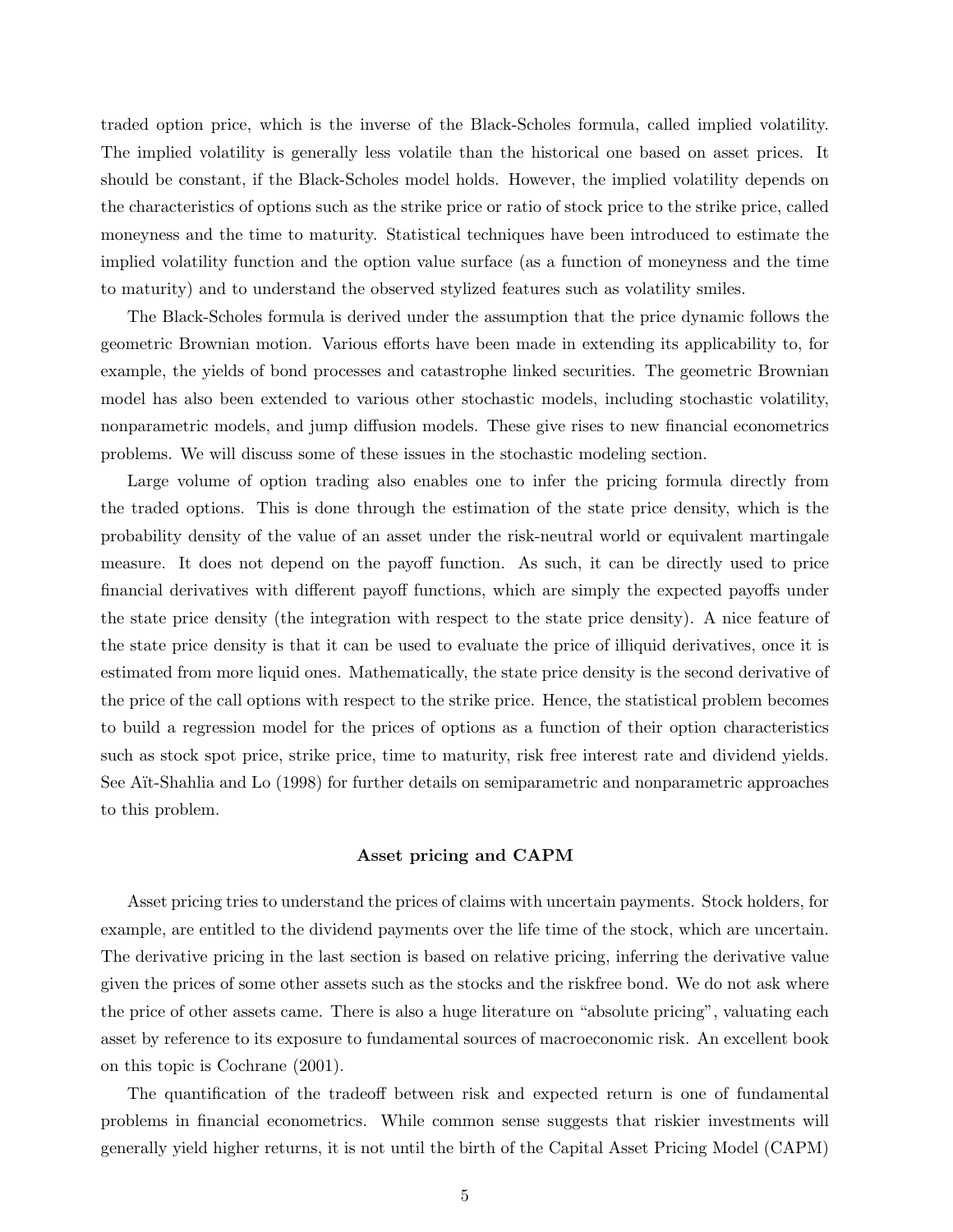that economists were able to quatify risk and the reward for baring it. Markowitz (1959) laid the groundwork for the CAPM and postulated the investor's portifolio selection problem in terms of the expected return and variance of the return. He argued that investors would optimally hold a meanvariance efficient portfolio. Sharpe (1964) and Lintner (1965) developed further the Markowitz's work and showed that market portfolio (e.g. S&P 500 index, as a proxy) is a mean-variance efficient portfolio. As a consequence of this, they showed the following CAPM: The expected excessive return of any asset over a risk free bond is a multiple, called market  $\beta$ , of the excessive return of the market portfolio. The market  $\beta$  measures the risk of the asset relative to the market portfolio. The CAPM quantifies exactly how the expected return depends on the risk of the asset, measured by the market β.

Since its publication, various statistical techniques have been developed to verify the validity of the CAPM in empirical finance. The early evidence was largely positive. Yet, in the late 1970's, some evidence against the CAPM began to appear in the so-called anomalies literature in which firms can be grouped according to their characteristics to form a portfolio that can be more efficient than the market portfolio. While the evidences against the CAPM are still controversial, various extensions of the CAPM have been proposed to better capture the market risks. These include intertemporal CAPM (Merton, 1973b), multifactor pricing model such as the Arbitrage Pricing Theory (Ross, 1976), and consumptions based CAPM, among others. These models can be more generally represented by the stochastic discount factor model. A different CAPM amounts to choose a different stochastic discount factor (see, e.g., Cochrane, 2001). They form spectacularly beautiful theory on asset pricing.

Testing the validity of various versions of CAPMs attracts a lot attention in empirical finance. Various testing procedures and statistical methods have been proposed and studied. Statistical techniques have also been used to select risk factors that explain the expected returns of assets over a period of time. For example, Fama and French (1993) build a famous three-factor CAPM to explain the expected excessive returns of assets. They test CAPM using the following three factors: the CRSP value-weighted stock index (a proxy of the market portfolio), the difference of returns on a portfolio of low and high market value of equity firms, the difference of returns on a portfolio of high and low book-to-market value firms. Sophisticated statistical models have been introduced to model the behaviors of consumptions and habits and advanced statistical methods have been applied to test the consistency of these models with empirical financial data.

#### Stochastic modeling and statistical inferences

The valuation of financial derivatives depends largely on the stochastic model assumptions on the price dynamics of underlying assets. A different asset class requires a different class of stochastic models. For example, the geometric Brownian motion, which has a constant rate of expected return and volatility, can not be used to model bond yields, which possess the heteroscedasticity and meanrevision feature. As they rise, the interest rates tend to be more volatile and there is a positive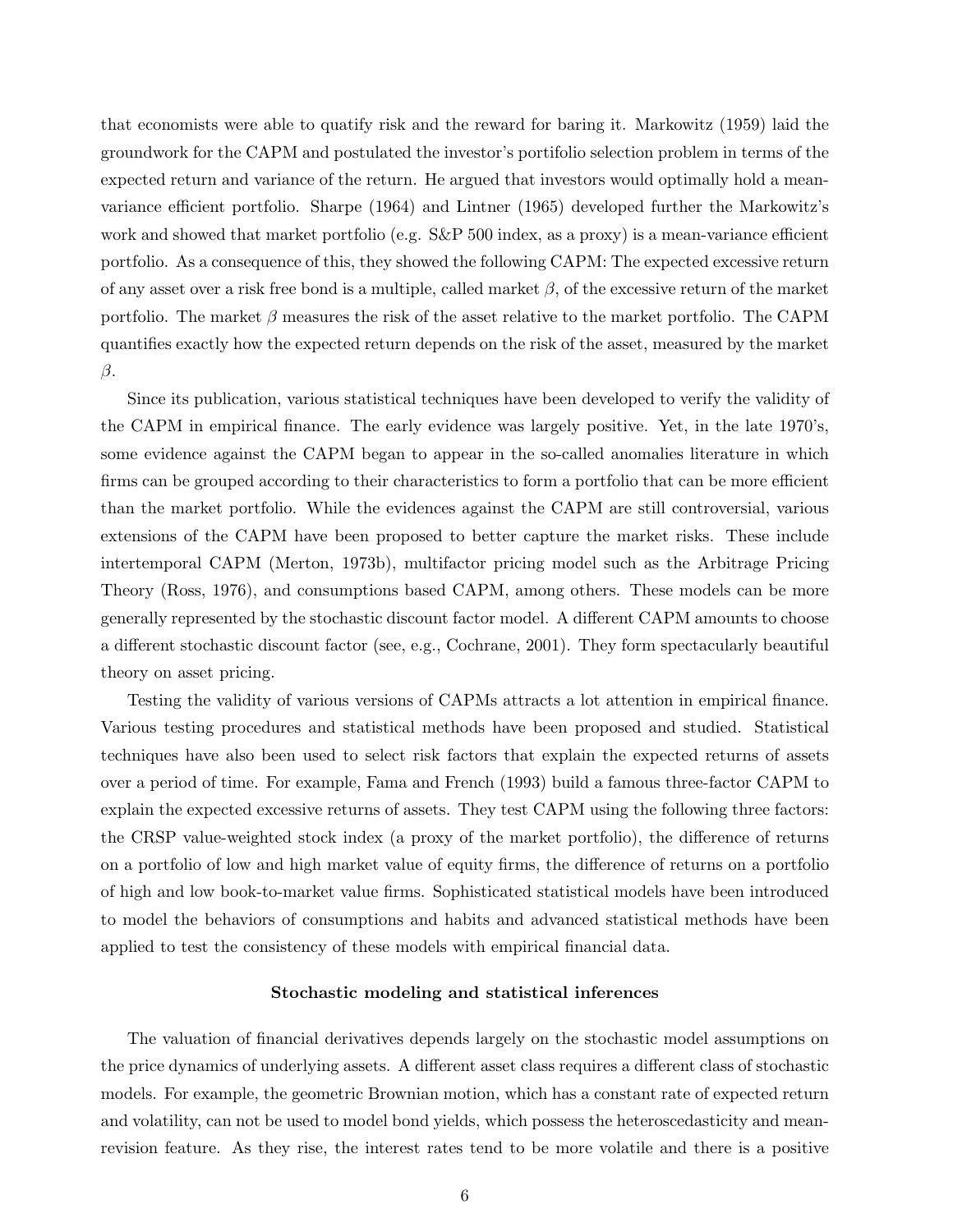force pulling the rates down when they exceed a mean level, while as the interest rates go down, the volatility tends to be smaller and there is a positive force driving the rates up when they are below the mean reversion level. Managing and modeling the risks such as natural disaster and weather require a very different class of stochastic models. A stochastic model can only capture certain aspect of underlying stochastic dynamics. This is why there are many models being introduced for the price dynamics of various asset classes.

Options prices depend on the underlying parameters of stochastic processes. The question then arises how to efficiently estimate the parameters from a discretely observed stochastic diffusion process. For an overview, see Fan (2003). If the model has been parameterized, then the maximum likelihood method is a natural candidate. However, except for a few specific models, the likelihood function is difficult to derive analytically and hence hard to implement. One possible remedy is to use the generalized method of moments (Hansen, 1982) to derive some estimation equations and some other features such as local time of stochastic processes to derive a different set of equations. Other methods involve using approximate likelihood, resulting from the Euler approximation or higher-order approximations of stochastic processes when the sampling interval is small. This is more feasible nowadays, thanks to the availability of high frequency data. The biases of an approximated likelihood method can be reduced by using some calibration methods such as the indirect inference by Goureroux et al. (1993).

Nonparametric models arise naturally in financial modeling. They aim at reducing modeling biases of parametric models and validating their goodness of fit to financial data. Many of such parametric models are simple and convenient ones to facilitate mathematical derivations and statistical inferences. They are not derived from economics theory and can not be expected to fit all financial data. While the asset pricing theory gives nice pricing formulas when the underlying price dynamic is correctly specified, it offers litter guidance in choosing or validating a model. Hence, there are genuine needs for flexible stochastic modeling, and nonparametric methods offer a unified and elegant treatment.

Nonparametric approaches have recently been introduced to estimate return, volatility, transition densities and state price densities of stock prices and bond yields. See Fan (2003). They are also useful for examining the extent to which the dynamics of stock prices and bond yields vary over time. They have immediate applications to the valuation of bond price and stock options and management of market risks. They can also be employed to test economic theory such as the CAPM and other stochastic discount models, and answer the questions such as if the geometric Brownian motion fits certain stock indices, whether the Cox-Ingsoll-Ross model fits yields of bonds, and if interest rates dynamics evolve with time. In these testing problems, nonparametric models serve as natural alternative models to the null hypotheses. Furthermore, based on empirical data, one can also fit directly the observed option prices with their associated characteristics and checks if the option prices are consistent with the theoretical pricing formula. They can also be used to testing whether an underlying asset follows a time-homogeneous Markovian process and can even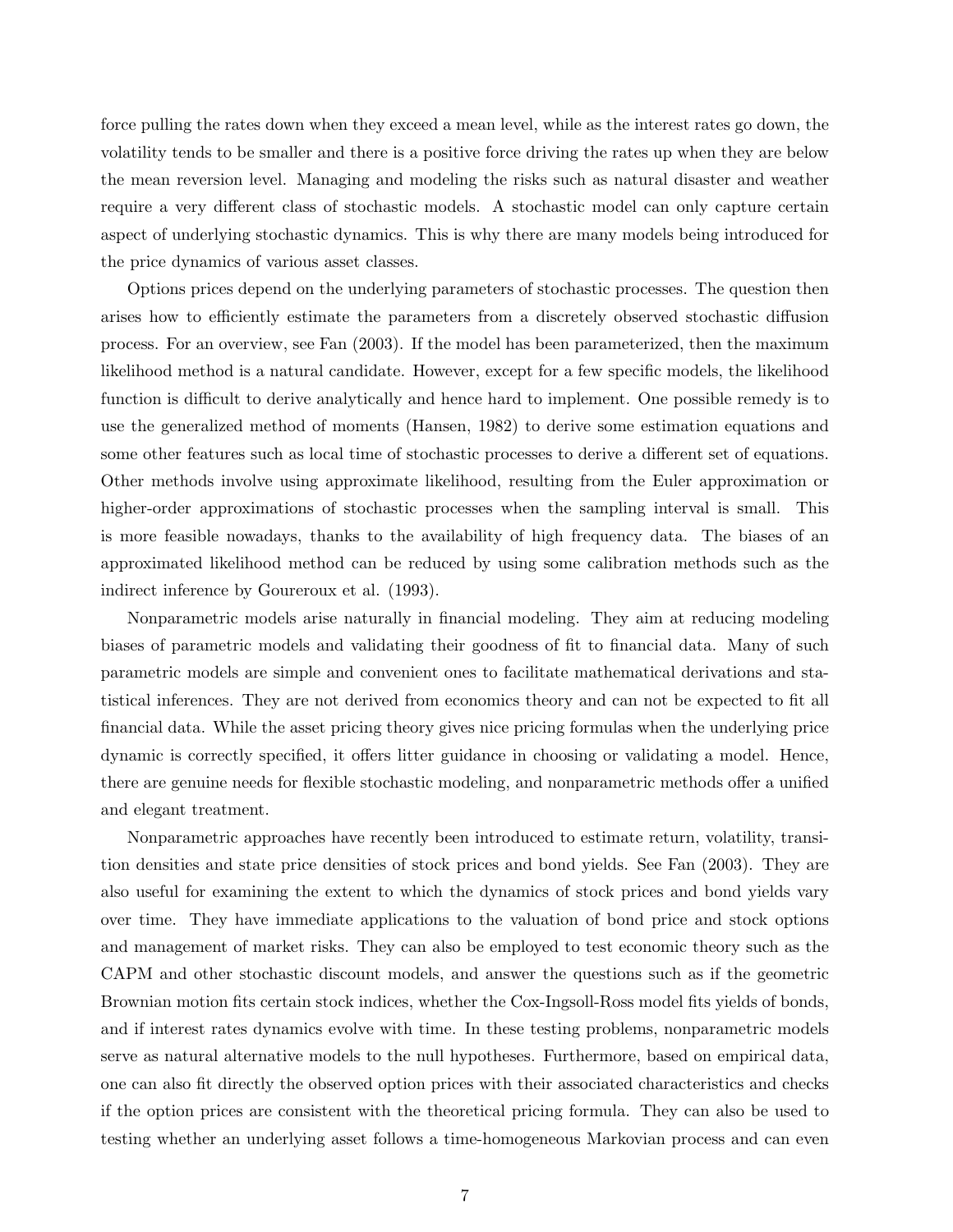be used as estimation tools for parametric models.

### Volatility, portfolio optimization and risk management

Volatility pervades almost every facet of financial econometrics. It is used in pricing financial derivatives, portfolio allocation to control and manage risks, and computation of risk-adjusted returns for comparisons of relative performance of various financial investments (e.g. mutual funds). It measures the risk of a portfolio and is associated with capital requirement in banking regulations. The topic is prominently featured at the heart of the financial econometrics.

There are two popular classes of widely used models for volatility of discretely observed time series. One is the ARCH and GARCH models and their various extensions. For an overview of the subject, see Engle (1995). These models attempt to capture several important stylized features in financial markets. These include volatilities clustering, heavy tail and asymmetric distributions of returns, persistence of autocorrelation in absolute or squared returns, and leverage effect (stock price movement is negatively correlated with the change of volatility). Various statistical procedures, including quasi-maximum likelihood estimator and robust methods, have been introduced to fit the ARCH-GARCH models. Various efforts have been devoted to investigate the property of this class of models and the performance of statistical procedures. Modeling volatility matrices of multivariate time series poses many new statistical problems with new challenges, as the number of parameters grows quickly with the number of the assets. Recent arrival of high frequency data give rises to new interesting statistical problems.

Stochastic volatility models are another important class for capturing the stylized features of volatilities in financial data. The challenge is that the volatility is not directly observable. Instead, it is driven by a different unobservable random process. The problem here is similar to the errorin-variable regression in statistics (see, e.g., Carroll, Ruppert and Stefanski, 1995). There is a large literature on studying the statistical issues and probabilistic aspects of the models. See Shephard (2004) for an overview.

The portfolio allocation can be formed based on the mean and variance consideration in a similar way to the fundamental work of Markowitz (1959), Sharpe (1964) and Lintner (1965). Its basic idea is to maximize the expected returns while controlling the risks. It can be formulated as a constrained optimization problem. The expected return and volatility play a prominent role in the portfolio allocation, and statistical techniques are widely used for modeling the returns, volatilities as well as the risk management.

Risk management is to identify risk sources, to measure risks and to control and manage risks. There are large efforts in statistical community on defining and forecasting risk measures. They are directly related to the volatilities of asset returns. and have been widely used in security and bank regulations, proprietary trading, and risk managements. Statistical methods have been widely used in such an endeavor. For an overview, see Jorion (2000).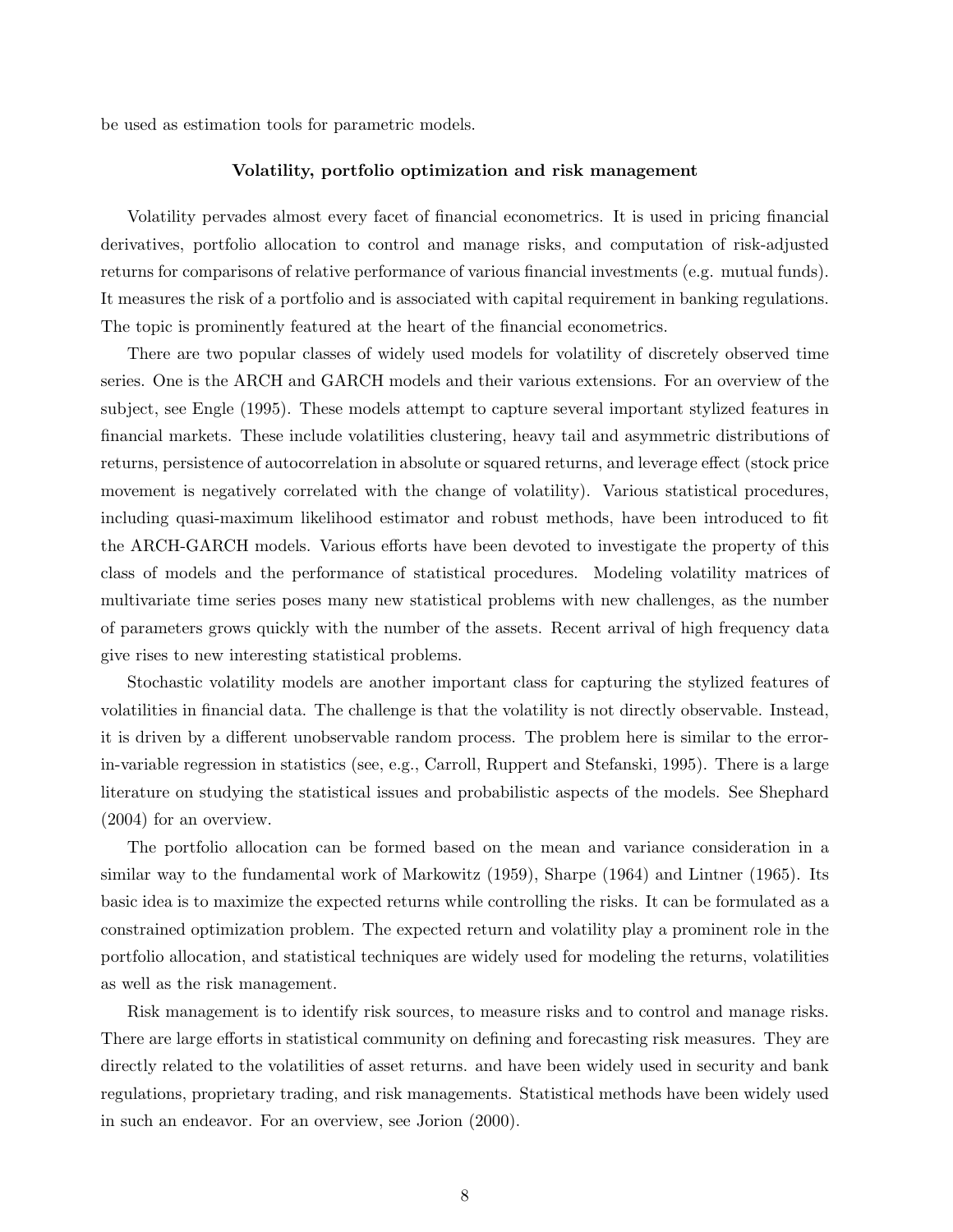# References

- [1] A¨ıt-Sahalia, Y. and Lo, A. W. (1998). Nonparametric estimation of state-price densities implicit in financial asset prices. Journal of Finance, 53, 499-547
- [2] Black, F. and Scholes, M. (1973). The pricing of Options and Corporate Liabilities. Journal of Political Economy, 81, 637-659.
- [3] Campbell, J.Y., Lo, A. and MacKinlay, A. C. (1997). The Econometrics of Financial Markets. Princeton University Press, Princeton, N.J.
- [4] Carroll, R.J., Ruppert, D. and Stefanski, L.A. (1995). Measurement Error in Nonlinear Models, Chapman and Hall, London.
- [5] Cochrane, J.H. (2001). Asset Pricing, Princeton University Press, Princeton.
- [6] Duffie, D. (2001). Dynamic Asset Pricing Theory (Third Edition). Princeton University Press, Princeton, New Jersey.
- [7] Engle, R. F. (1995). ARCH, selected readings, Oxford University Press, Oxford.
- [8] Fan, J. (2003). A selective review of nonparametric methods in financial econometrics. www.princeton.edu/∼jqfan.
- [9] Fan, J. and Yao, Q. (2003). Nonlinear Time Series: Nonparametric and Parametric Methods. Springer-verlag, New York.
- [10] Gouriéroux, C. and Jasiak, J. (2001). Financial Econometrics: Problems, Models, and Methods. Princeton University Press, Princeton.
- [11] Gouriéroux, C., Monfort, A. and Renault, E. (1993). Indirect Inference . Jour. Appl. Econometrics, 8, supplement, S85-S118.
- [12] Hansen, L. P. (1982). Large sample properties of generalized method of moments estimators, Econometrica, 50, 1029-1054.
- [13] Hull, J. (2003). Options, Futures, and Other Derivatives (Fifth edition). Prentice Hall, Upper Saddle Review, New Jersey.
- [14] Jorion, P. (2000). Value at Risk: The new benchmark for managing financial risk (2nd ed.). McGraw-Hill, New York.
- [15] Lintner, J. (1965). The valuation of risky assets and the selectin of risky investments in stock portfolios and capital budgets. Review of Economics and Statistics, 47, 13-37.
- [16] Markowitz, H. (1959). Portfolio Selection: Efficient Diversification of Investments. John Wiley & Sons, New York.
- [17] Merton, R. (1973a). Rational theory of option pricing. Bell Journal of Economics and Management Science, 4, 141-183.
- [18] Merton, R.C. (1973b). An intertemporal Capital Asset Pricing Model. Econometrika, 41, 867- 887.
- [19] Ross, S. (1976). The arbitrage theory of capital asset pricing. Journal of Economic Theory, 13, 341-360.